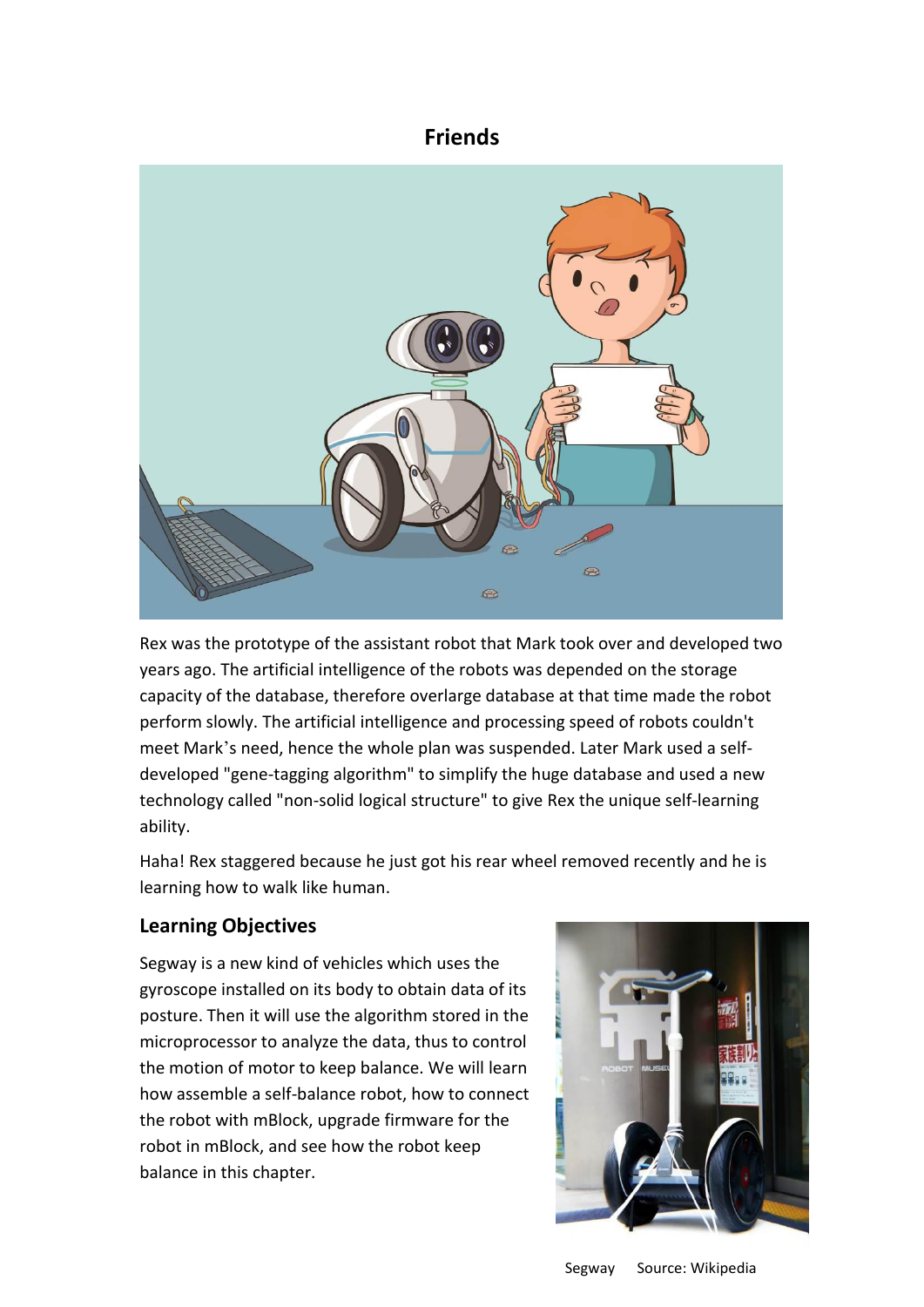### **Scientific knowledge**

#### **Center of Gravity & Balance**

Take a point in the object, then divide the object through this point (no matter which direction you divide it from) and the weight of these two part will be totally equal, then we call this point the Center of Gravity. If you want to maintain an object upright and never fall down, you need to keep the plumb line that passes through the center of gravity inside the bottom face area.



However, the two wheels that supports the body of self-balance robot is contacting with the ground at only two points and the contact area (bottom face area) is very small, so it is very difficult for the robot to keep balance.



But how does mBot Ranger maintain balance? Let's explain it simply!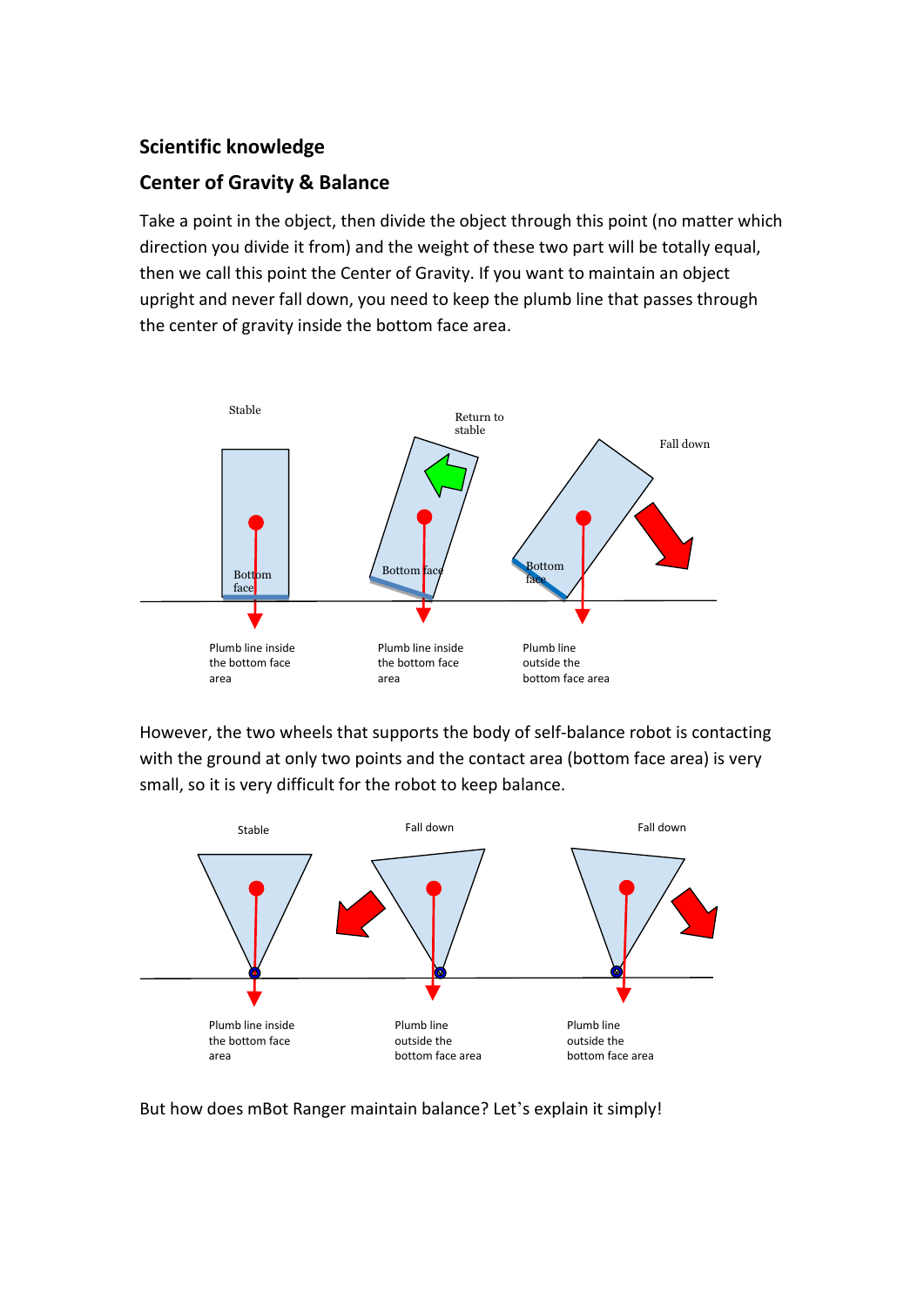

When the body falls forward, the plumb line moves forward. Then the controller commands the wheel to go forward to send the plumb line back to the center of gravity.



When the body falls backward, the plumb line moves backward. Then the controller commands the wheel to go backward to send the plumb line back to the center of gravity.

Well, it's easy to say but harder to understand. We will make a self-balance robot and obverse how it works. ~ Let's Go!

## **Assembly Preparation**

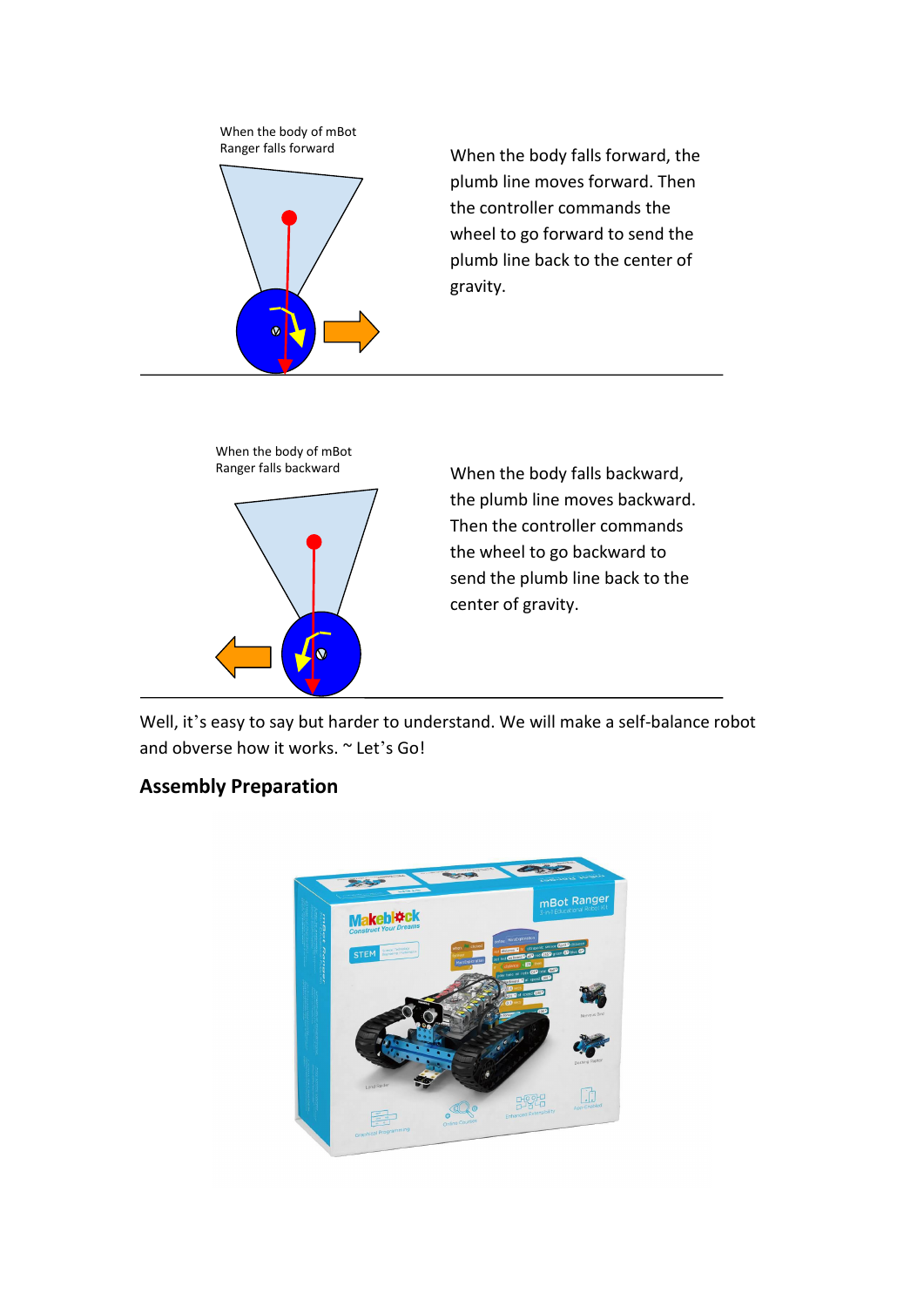# **Learning Task**

# **Assembly Introduction**

Assembly Task: Self-balance robot - Nervous Bird

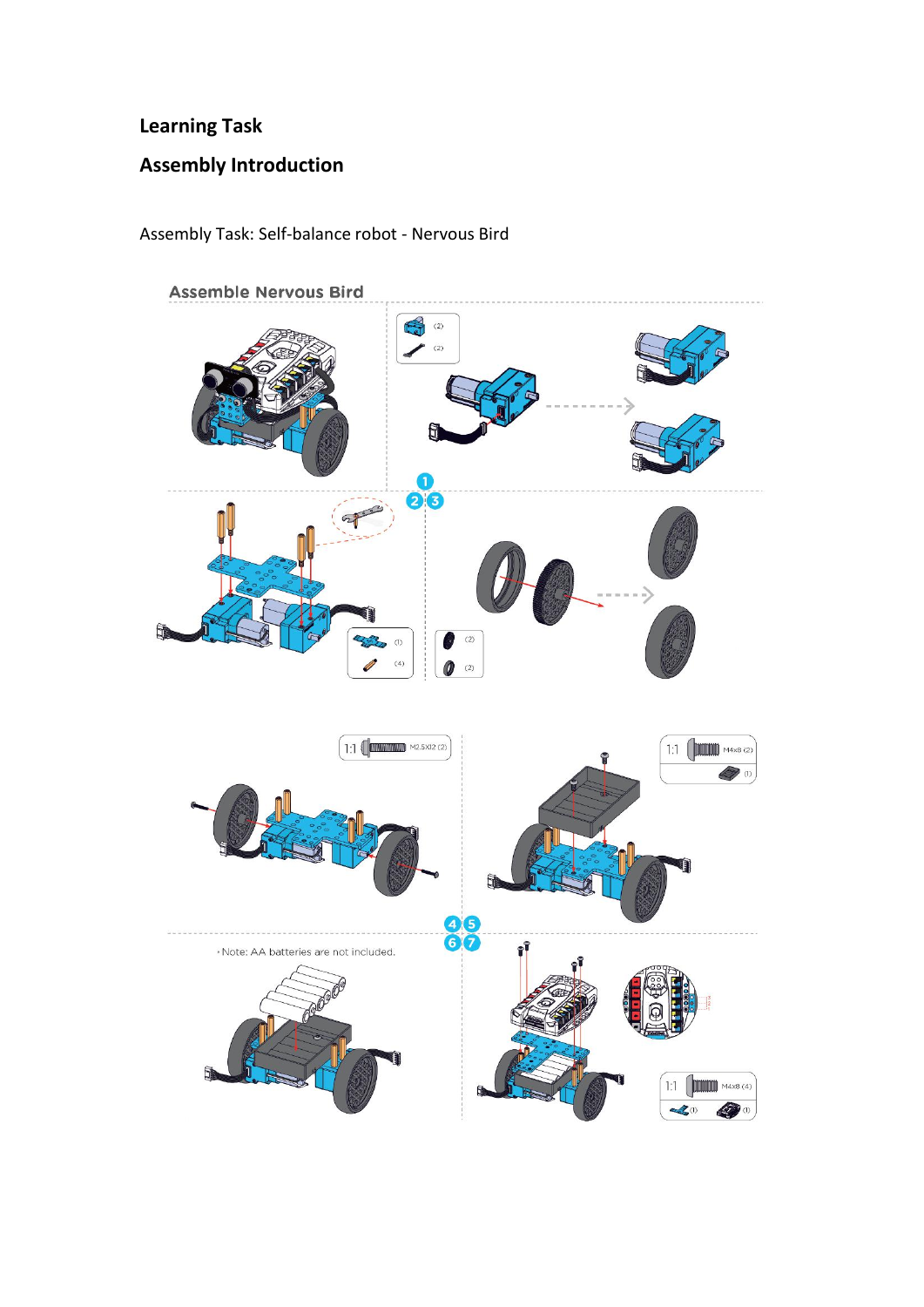



Please follow page 33 for controlling with App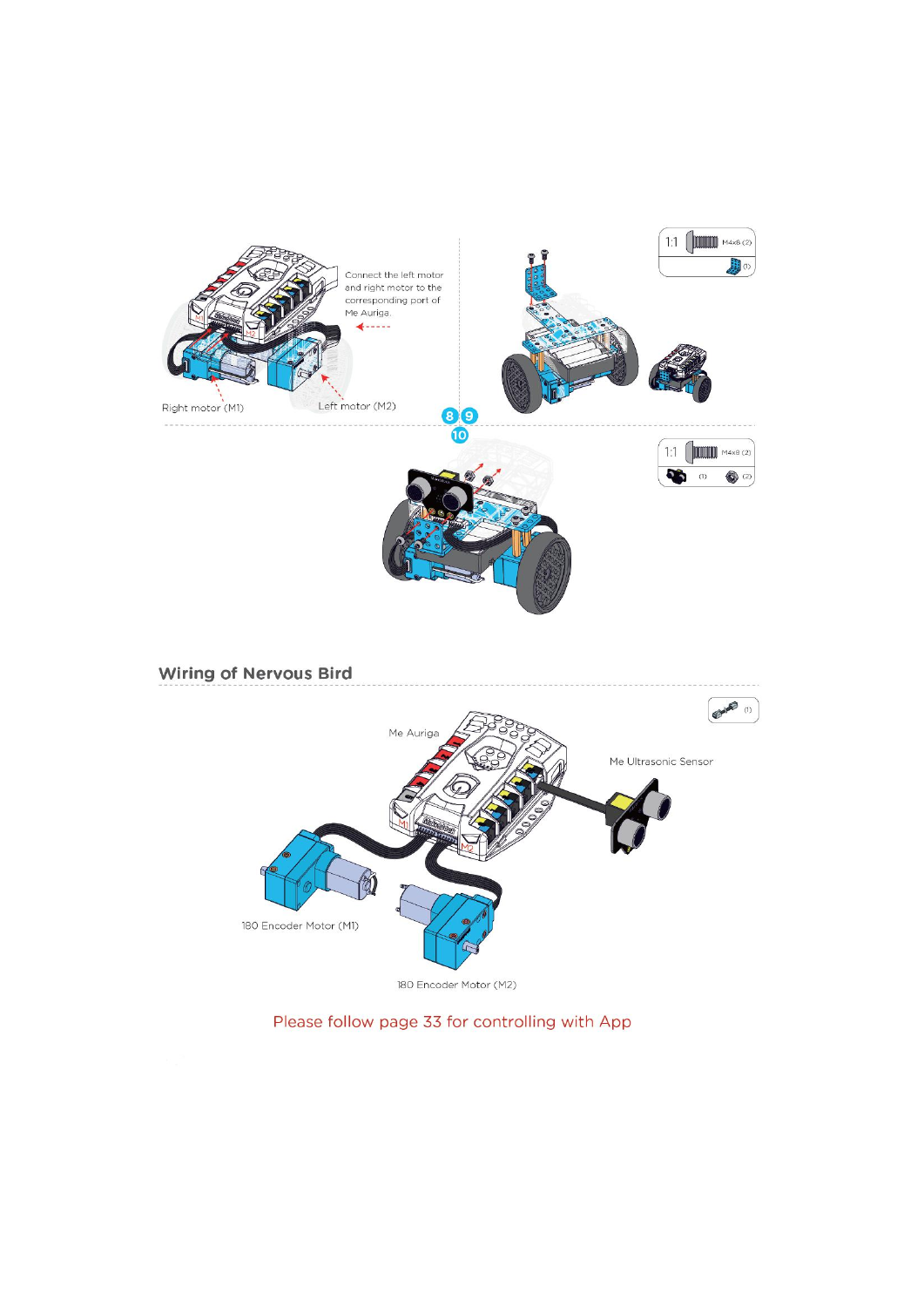### **Task**

There are various firmwares in drop-down list of "Connect" tab in mBlock, allowing us to download onto the robot and play with the robot directly without writing programs. Now let's learn how to download different firmwares to the robot.

### **Upgrade Firmware & Balance Mode**

Connect Ranger with computer via USB cable (please refer to Chapter 2),



```
Click (Connect) in mBlock -- (Serial Port) --- (COM xx)
```
Then click 〔Connect〕-->〔Reset Default Program〕-->〔mBot Ranger〕

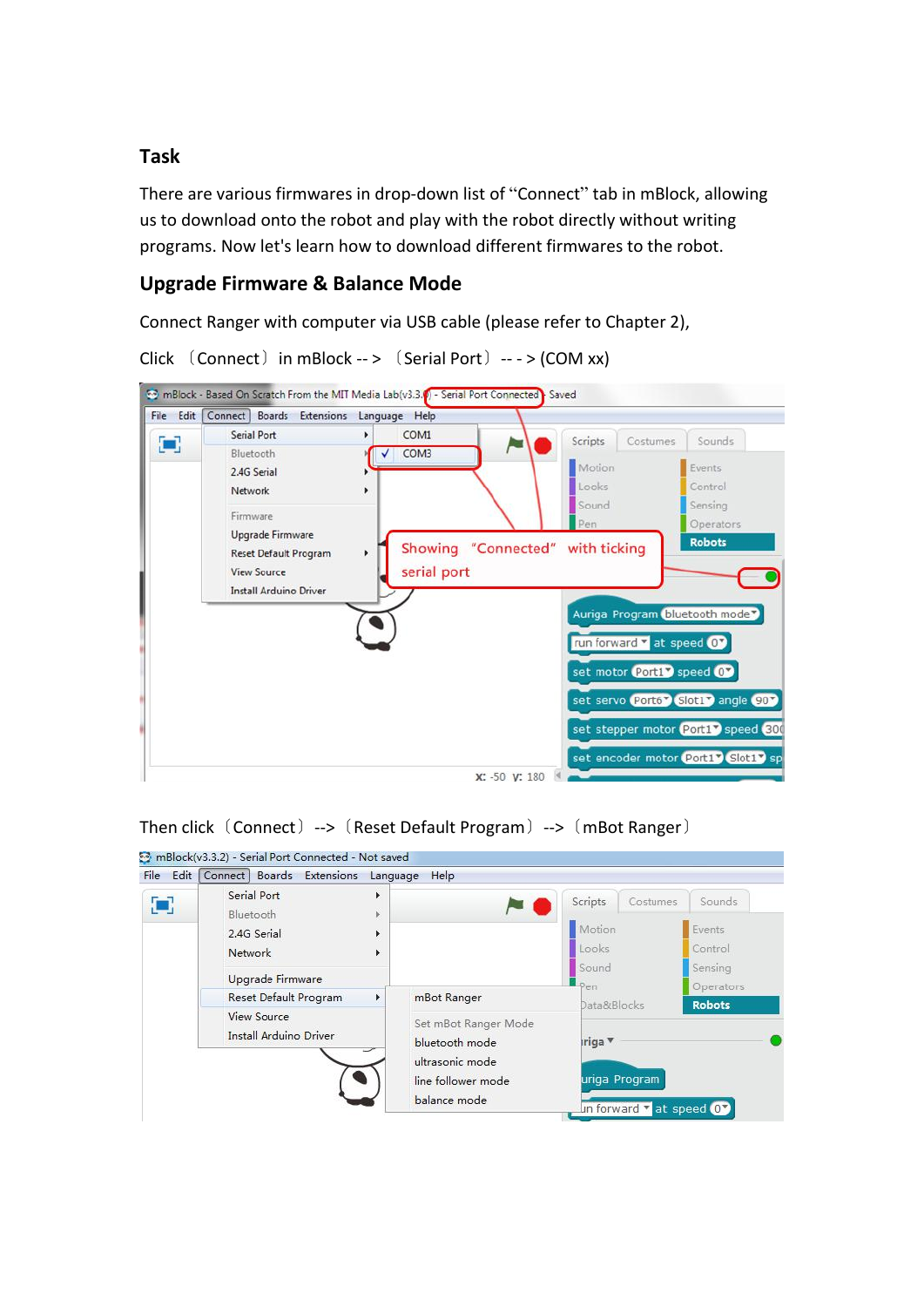After upgrading firmware, then set mBot Ranger mode by clicking  $(Connect)$  --> 〔Reset Default Program〕-->〔balance mode〕

| О | Serial Port                                  | Help<br>Language<br>٠                  | Scripts<br>Costumes      | Sounds:                    |
|---|----------------------------------------------|----------------------------------------|--------------------------|----------------------------|
|   | Bluetooth<br>2.4G Serial                     |                                        | Motion                   | Events                     |
|   | <b>Network</b>                               |                                        | Looks                    | Control                    |
|   | Upgrade Firmware                             |                                        | Sound                    | Sensing                    |
|   | Reset Default Program                        | mBot Ranger<br>٠                       | $-p_{en}$<br>Data&Blocks | Operators<br><b>Robots</b> |
|   | <b>View Source</b><br>Install Arduino Driver | Set mBot Ranger Mode<br>bluetooth mode | iriga ▼                  |                            |
|   |                                              | ultrasonic mode<br>line follower mode  | uriga Program            |                            |
|   |                                              | balance mode                           | un forward v at speed 0  |                            |

Disconnect the robot from computer, then restart the Me Auriga.<br>After disconnecting the robot from computer, let's get ready to start the selfbalance robot.

Note:

Please place mBot Ranger on the floor after powered on and wait 5 seconds for the gyroscope to finish self-correction. Then place the robot upright.

… Then Rex was born!

———————

He can keep balance without the help of external force, such a cutie! Welcome to join our adventure, Rex!

## **Conclusion of This Chapter**

If you are using the mechanical parts of MakeBlock for the first time, have you found that it allows you to build a firm structure with just a few screws? The color-labelled RJ25 cable in the package allows you to connect electronic modules correctly and quickly. Have you noticed those considerate design of the details?

———————————————————————————————————————